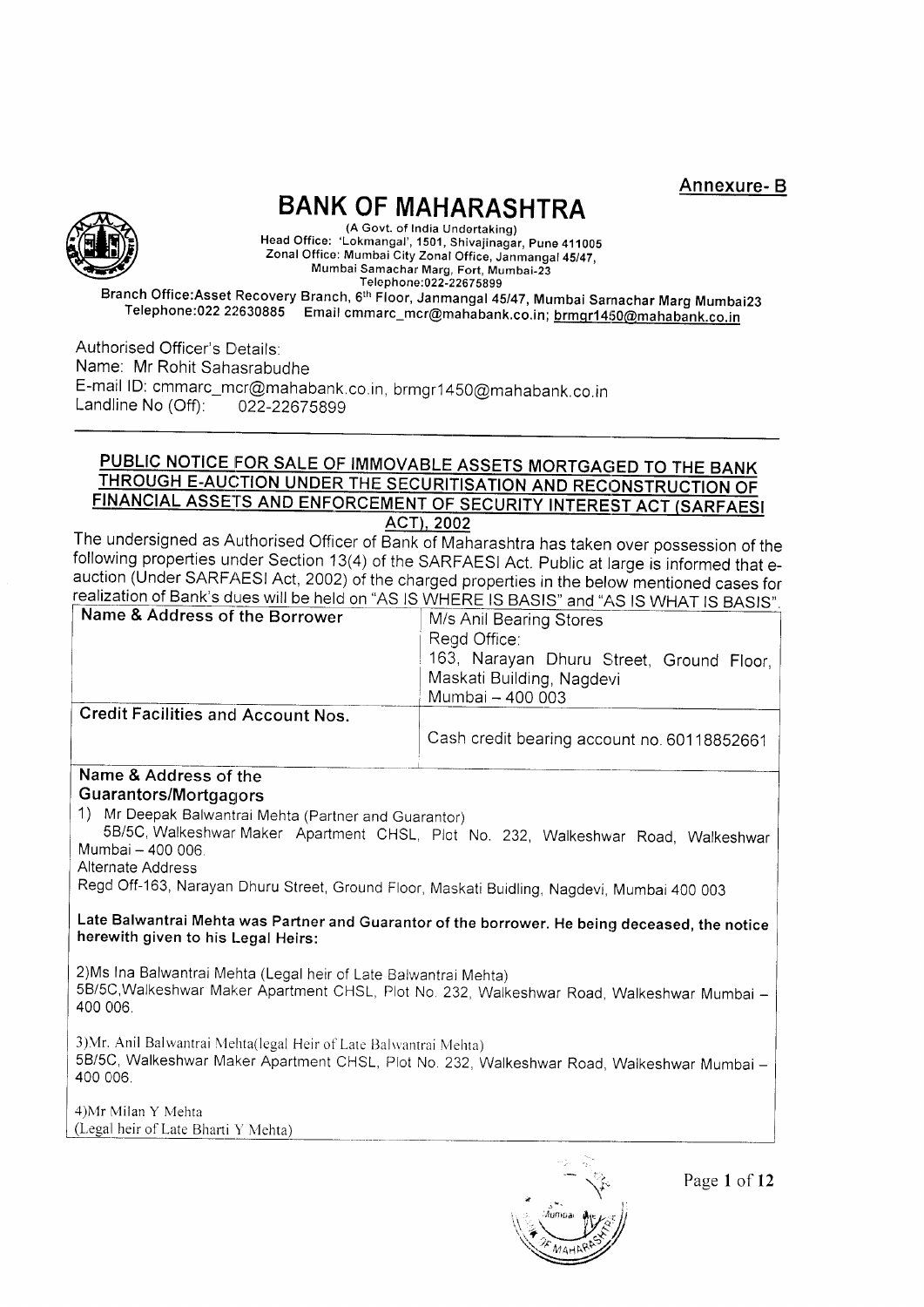|                                                                                                                                                                                      | R/o Room No.34, 2 <sup>nd</sup> floor, Kalyan Buiding no.2, Sadashiv Cross Lane, Khadikar Road, Mumbai 400 004     |  |  |  |  |  |
|--------------------------------------------------------------------------------------------------------------------------------------------------------------------------------------|--------------------------------------------------------------------------------------------------------------------|--|--|--|--|--|
|                                                                                                                                                                                      |                                                                                                                    |  |  |  |  |  |
| 5) Ms Kamal Rashesh Kapasi (Legal heir of Late Shri Balwantrai Mehta)<br>C-904, Residential Towers, Opp.R Mall, LBS Road, Ghatkopar West, Mumbai 400 086                             |                                                                                                                    |  |  |  |  |  |
| 6) Ms Bhavna Balwantrai Mehta and legal heir of Late Balwantrai Mehta)<br>5B/5C, Walkeshwar MakerApartment CHSL, Plot No. 232, Walkeshwar Road, Walkeshwar Mumbai -<br>400 006.      |                                                                                                                    |  |  |  |  |  |
| 7) Ms Rupal Jayesh Badani (Legal heir of Late Shri Balwantrai Mehta)<br>R/o Shanti Villa, 46, HIG Panampilli Nagar, Arnakulam, Cochin 682 036                                        |                                                                                                                    |  |  |  |  |  |
| 8) Mr Yogesh Mehta (Legal Heir of deceased Late Balwantrai Mehta)<br>004                                                                                                             | R/o Room No.34, 2 <sup>nd</sup> floor, Kalyan Building No.2, Sadashiv Cross Lane, Khadilkar Road, Mumbai 400       |  |  |  |  |  |
| 9) Ms Divya Sanghvi (Legal Heir of Late Shri Balwantrai Mehta)                                                                                                                       |                                                                                                                    |  |  |  |  |  |
| R/o 10 <sup>th</sup> floor, Palazzo Landmark, 8B West Avenue, Santacruz (West) Mumbai 400 054<br>Outstanding dues for Recovery of which<br>properties are being sold (as per notice) | Rs. 4,73,26,613.98/- as on 11.07.2014 plus<br>unapplied interest @ 13.50% per annum with<br>effect from 11.07.2014 |  |  |  |  |  |
|                                                                                                                                                                                      |                                                                                                                    |  |  |  |  |  |
| SCHEDULE OF IMMOVABLE PROPERTIES<br>Residential Flat No. 5B/5C, 5th Floor, Walkeshwar Maker Apartment CHSL, Walkeshwar                                                               |                                                                                                                    |  |  |  |  |  |
| Road, Mumbai- 400006                                                                                                                                                                 |                                                                                                                    |  |  |  |  |  |
|                                                                                                                                                                                      | Area: 1070 sq ft carpet                                                                                            |  |  |  |  |  |
|                                                                                                                                                                                      |                                                                                                                    |  |  |  |  |  |
| Reserve Price: Rs.4,70,00,000 /-.                                                                                                                                                    | EMD: Rs. 47,00,000/-                                                                                               |  |  |  |  |  |
| e-Auction Website                                                                                                                                                                    | https://www.bankeauctions.com                                                                                      |  |  |  |  |  |
| Date & Time of e-Auction                                                                                                                                                             | 14.03.2018 between 11.30 a.m. to 12:30 p.m.                                                                        |  |  |  |  |  |
|                                                                                                                                                                                      | with auto extension for 5 minutes in case bid<br>is placed within last 5 minutes                                   |  |  |  |  |  |
| <b>EMD Remittance Details</b>                                                                                                                                                        | Deposit through NEFT / RTGS in the                                                                                 |  |  |  |  |  |
|                                                                                                                                                                                      | Account No. 60126083217 Name of the                                                                                |  |  |  |  |  |
|                                                                                                                                                                                      | A/c: AUTHORISED OFFICER MUMBAI                                                                                     |  |  |  |  |  |
|                                                                                                                                                                                      | CITY ZONE Name of the Beneficiary:                                                                                 |  |  |  |  |  |
|                                                                                                                                                                                      | Bank of Maharashtra IFS Code:                                                                                      |  |  |  |  |  |
|                                                                                                                                                                                      | MAHB0000002 or by way of demand draft                                                                              |  |  |  |  |  |
|                                                                                                                                                                                      | drawn in favour of "Authorised Officer,                                                                            |  |  |  |  |  |
|                                                                                                                                                                                      | Bank of Maharashtra" drawn on any                                                                                  |  |  |  |  |  |
|                                                                                                                                                                                      | Nationalized or scheduled Bank, payable                                                                            |  |  |  |  |  |
|                                                                                                                                                                                      | at Mumbai.                                                                                                         |  |  |  |  |  |
| <b>Bid Multiplier</b>                                                                                                                                                                | Rs.1,00,000/-                                                                                                      |  |  |  |  |  |
| Inspection of properties                                                                                                                                                             | 06.03.2018 between 11.00 a.m. to 04.00 p.m.                                                                        |  |  |  |  |  |
|                                                                                                                                                                                      | Contact details: Mr Aditya Prakash, Assistant                                                                      |  |  |  |  |  |
|                                                                                                                                                                                      | General Manager: 9890055110; Mrs Ashwini<br>Kulkarni, Chief Manager: 9987371514                                    |  |  |  |  |  |
|                                                                                                                                                                                      |                                                                                                                    |  |  |  |  |  |
| Submission of offline bid application with<br><b>EMD</b>                                                                                                                             | By 12.03.2018 upto 05:00 p.m                                                                                       |  |  |  |  |  |

 $\ddot{\mathbf{r}}$  $\hat{u}$  $\mathbb{R}^2$ ⊍‼u®<mark>∦</mark>{  $\sqrt{ }$  $\star$ . .<br>مرکز استخدامان به

Page 2 of 12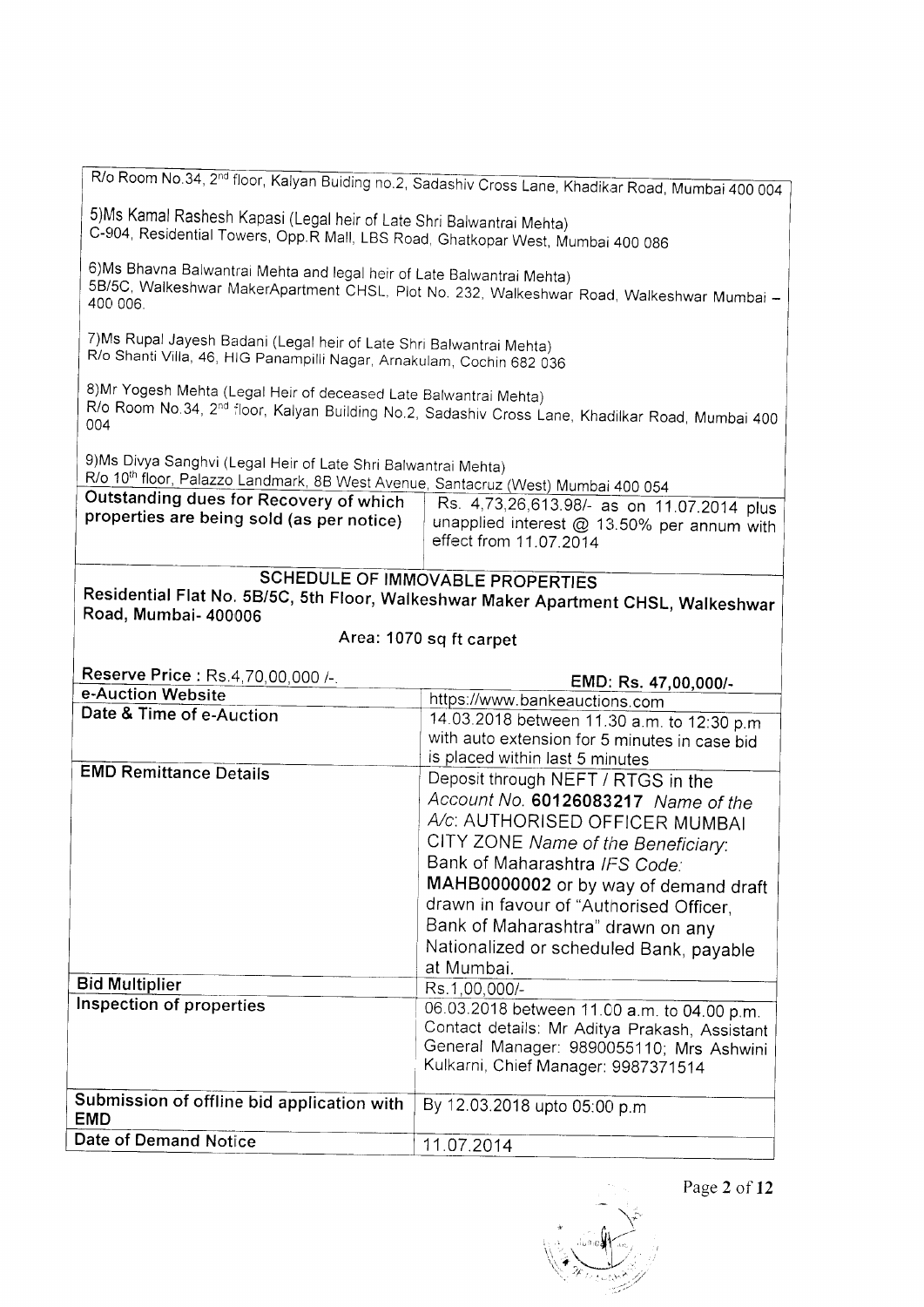- The properties are being held on "AS IS WHERE IS" and "AS IS WHAT IS BASIS" and  $1.$ the E-Auctions will be conducted "Online". The auction will be conducted through the approved service provider M/s.C1 India Pvt Ltd - at the web Bank's https://www.bankeauctions.com. Please visit https://www.bankofmaharashtra.in/ for E-Auction Tender Documents containing online e-auction bid form, Declaration, General Terms and conditions of online auction sale. For details in this regard, kindly contact Mr.Ganesh Patil, C1 India Pvt Ltd., Mobile number: 9821690968.
- $2.$ To the best of knowledge and information of the Authorised Officers, there are no encumbrances on the properties. However, the intending bidders should make their own independent inquiries regarding the encumbrances, title of property put on auction and claims / rights / dues / affecting the property, prior to submitting their bid. The e-Auction advertisement does not constitute and will not be deemed to constitute any commitment or any representation of the bank. The property is being sold with all the existing and future encumbrances whether known or unknown to the bank. The AuthorisedOfficer / Secured Creditor shall not be responsible in any way for any third party claims / rights / dues.
- The intending purchasers / bidders are required to deposit EMD amount either through  $3<sub>1</sub>$ NEFT / RTGS in the Account No. 60126083217 Name of the A/c: AUTHORISED OFFICER MUMBAI CITY ZONE Name of the Beneficiary: Bank of Maharashtra IFS Code: MAHB0000002 or by way of demand draft drawn in favour of "Authorised Officer, Bank of Maharashtra" drawn on any Nationalized or scheduled Bank, payable at Mumbai.
- Bidders shall hold a valid email ID as all the relevant information from Bank and allotment  $4<sub>1</sub>$ of ID & Password by M/s C1 India Pvt. Ltd., shall be conveyed through e-mail ONLY.
- The intending bidder should submit the evidence for EMD deposit like UTR number along 5. with Request Letter for participation in the E-auction, and self-attested copies of (i)Proof of Identification (KYC) viz. Voter ID Card / Driving License / passport etc. (ii) Current Address - Proof for communication, (iii)PAN Card of the bidder, (iv)valid e-mail ID, (v)contact number (Mobile / Landline) of the bidder etc. to the Authorised Officer of Bank of Maharashtra, 2<sup>nd</sup> Floor, Mumbai Zone, Fort 45/47 Mumbai Samachar Marg, Janmangal Building, Mumbai-400 001 by 12.03.2018 upto 05:00 p.m. Scanned copies of the original of these documents are also required to be submitted to e-mail id displayed above.
- Names of the Eligible Bidders, will be identified by the Authorised Officer, Bank of 6. Maharashtra, Mumbai Zone to participate in online -auction on the portal https://www.bankeauctions.com. M/s C1 India Pvt Ltd will provide User ID and Password after due verification of PAN of the Eligible Bidders.
- It shall be the responsibility of the interested bidders to inspect and satisfy themselves  $7<sub>1</sub>$ about the property before submission of the bid. The measurement of properties are approximate and mentioned as per available records however bidders are requested to personally verify at site and also from the records of the Revenue Authorities prior to participating in auction.
- 8. The Earnest Money Deposit (EMD) of the successful bidder shall be retained towards part sale consideration and the EMD of unsuccessful bidders shall be refunded. The Earnest Money Deposit shall not bear any interest. The successful bidder, on acceptance of bid price by the Authorised Officer, shall immediately i.e. on the same day or not later than next working day, as the case may be, pay a deposit of Twenty Five percent of the amount of the sale price which is inclusive of earnest money deposited, if any, to the authorized officer and in default of such deposit, the property shall be sold again. The balance of the sale price shall be deposited by the successful bidder on or before15<sup>th</sup> day of auction. Default in deposit of any amount by the successful bidder would entail forfeiture of the whole money already deposited and property shall be put to re-auction and the defaulting bidder shall have no claim / right in respect of property / amount.

Page 3 of 12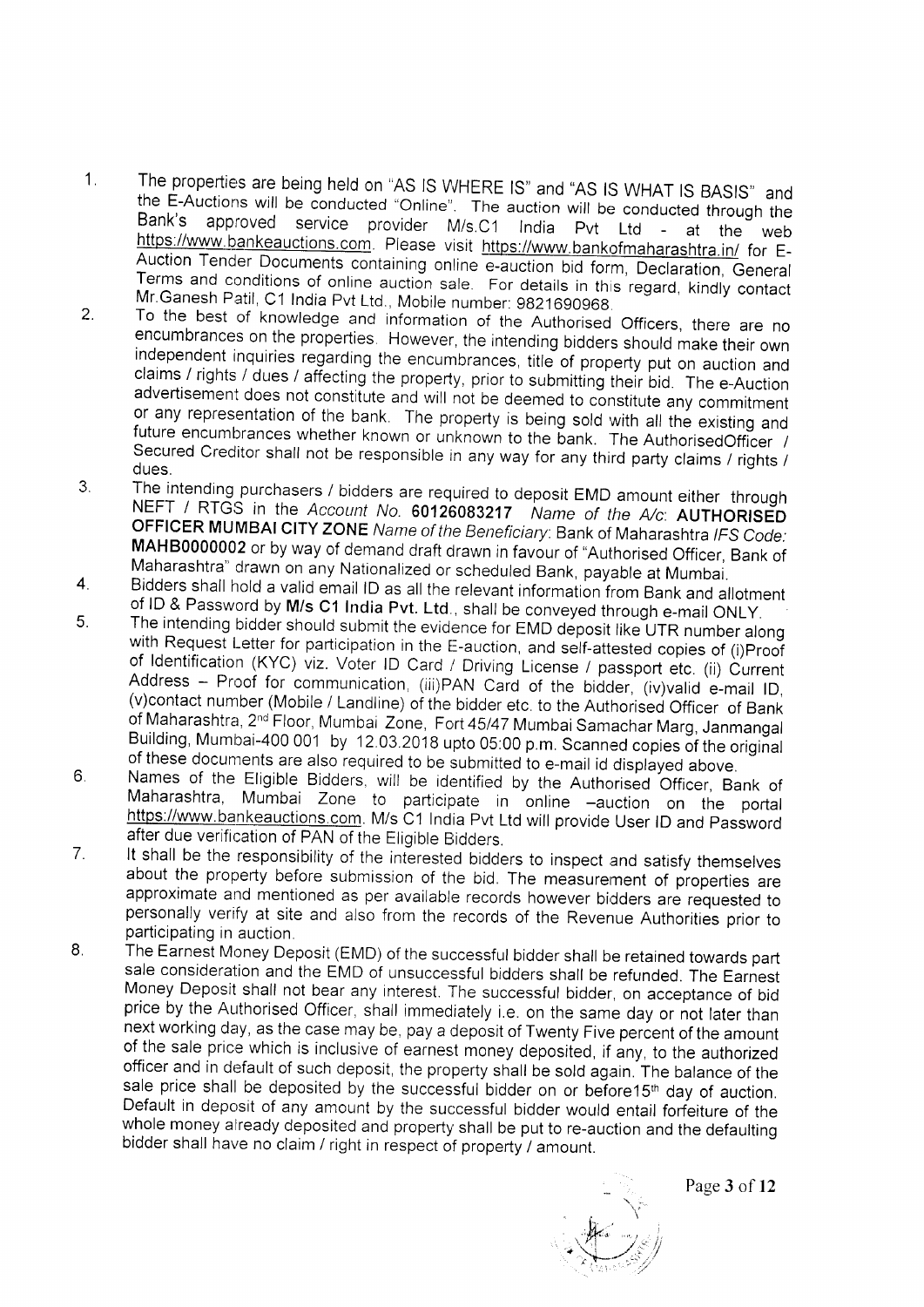- 9. It shall be the responsibility of the successful bidder to remit the TDS  $@$  1% as applicable lakhs or more. TDS should be filed online by filling form 26QB & TDS certificate to be<br>issued in form 16 B. The purchaser has to produce the proof of having deposited the 194 1-A if the aggregate of the sums credited or paid for such consideration is Rs. 50<br>S. Or more. TDS, should be filed as incentive to paid for such consideration is Rs. 50 issued in form 16 B. The purchaser has to produce the proof of having deposited the income tax into the government account
- 10. The prospective qualified bidders may avail online training of e-Auction from C-1 India Pvt.<br>Ltd. prior to the date of e-Auction. Neither the Authorised Officer nor Bank of Maharashtra,<br>nor M/s. C1 India Pvt. Ltd. shal Power failure / any other technical lapses / failure etc. In order to ward-off such contingent
- equipped with adequate power back-up etc. for successfully participating in the e-Auction.<br>The purchaser shall bear the applicable stamp duties / additional stamp duty / transfer
- 11. The purchaser shall bear the applicable stamp duties / additional stamp duty / transfer<br>charges fee etc. and also all the statutory / non-statutory dues, taxes rates assessment<br>charges, fees etc. owing to anybody.<br>12.
- 
- 
- 
- 15. Bid form without EMD or with below EMD amount shall be rejected summarily.<br>16. The Bank is not liable to pay any interest/refund of EMD in case of any delay confirmation of sale/Sale Certificate by virtue of any Court The Bank is not liable to pay any interest/refund of EMD in case of any delay in issue of confirmation of sale/Sale Certificate by virtue of any Court Order.<br>This notice is also being published in vernacular. The English v
- 
- 17. This notice is also being published in vernacular. The English version shall be final if any<br>question of interpretation arises.<br>18. The Borrowers attention is invited to the provisions of sub-section 8 of section 13 of

**STATUTORY SALE NOTICE AS PER RULE 9 UNDER SECURITY INTEREST**<br> **(ENFORCEMENT) (AMENDMENT) RULES, 2002**<br>
The borrowers / guarantors are hereby notified to pay the sum as mentioned above along with<br>
upto dated interest and a

Place: Mumbai Date: 22.02.2018

 $\overline{\phantom{a}}$  $\mathbb{Z}_2$  . respectively,  $\mathbb{Z}_2$  $\cdot$   $\frac{1}{2}$  $\sum_{\mu}$  Let  $\iota$  :  $\iota$ ..,':j ,,i,"  $\mathcal W$ ohit Sahasrabudhe) Chief Manager(ARC) & Authorised Officer Bank of Maharashtra (Mobile: 7045786088)

Page 4 of 12

I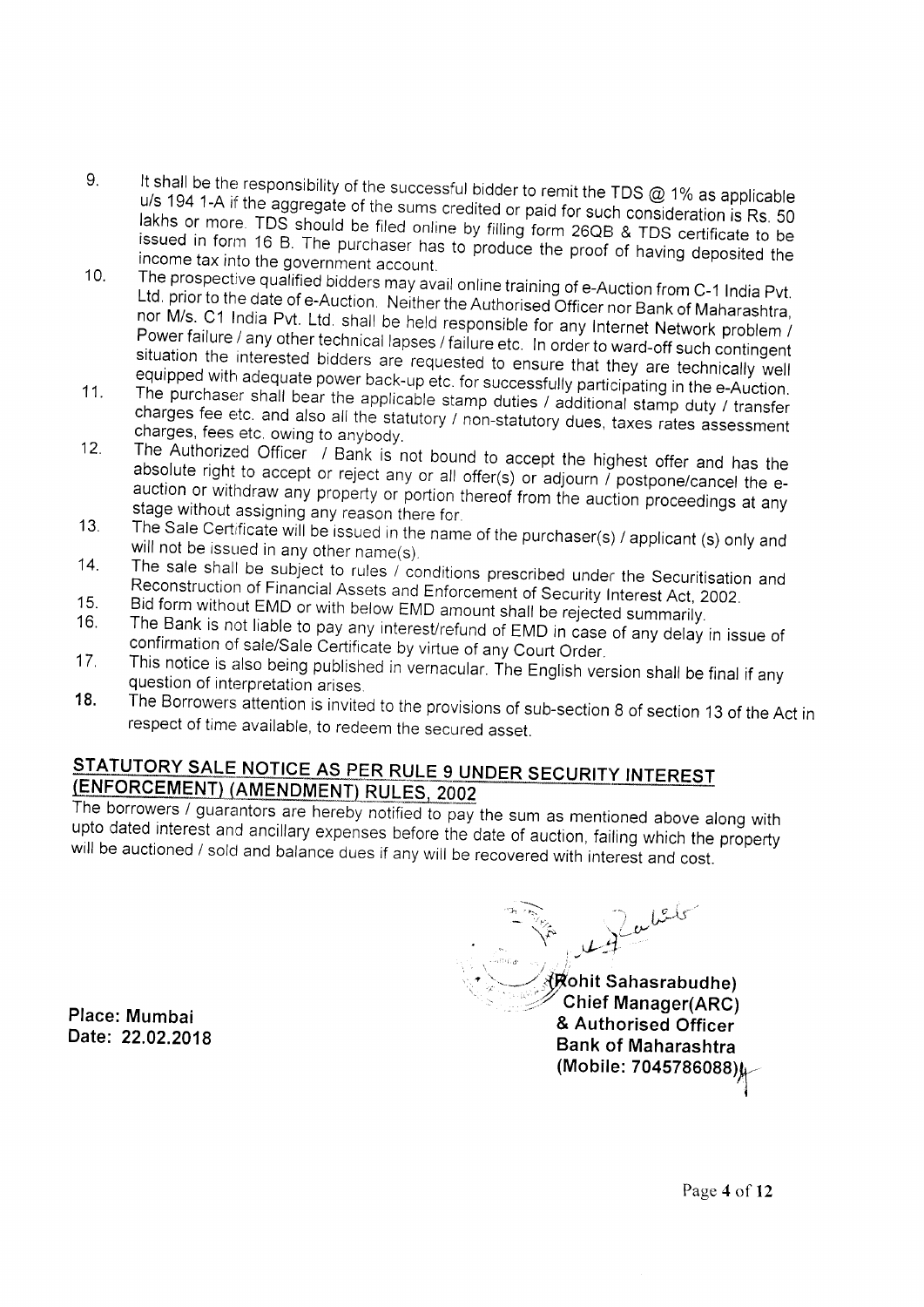### AUCTION SALE PROGRAMME SCHEDULE OF IMMOVABLE PROPERTIES

Residential Flat No. 5B/5C, 5th Floor, Walkeshwar Maker Apartment CHSL, Walkeshwar Road, Mumbai- 400006

Area: 1070 sq ft carpet

Reserve Price : Rs.4,70,00,000/-. EMD: Rs.47,00,000 /-

EMD Remittance Details: : :Deposit through NEFT / RTGS in the Account No. 60126083217 Name of the A/c: AUTHORISED OFFICER MUMBAI CITY ZONE Name of the Beneficiary: Bank of Maharashtra IFS Code: MAHB0000002 or by way of demand draft drawn in favour of "Authorised Officer, Bank of Maharashtra" drawn on any Nationalized or scheduled Bank, payable at Mumbai.

Bid Multiplier : Rs. 1,00,000/-

Inspection of Properties : 06.03.2018 between 11.00 a.m. to 04.00 p.m. Contact details: Mr Aditya Prakash, Assistant General Manager: 9890055110; Mrs Ashwlni Kulkarni, Chief Manager: 9987371514

Last date of submission . By 12.03.2018 upto 05:00 p.m

Online auction sale : 14.03.2018 between 11.30 a.m. to 12:30 p.m with auto extension for 5 minutes in case bid is placed within last 5 minutes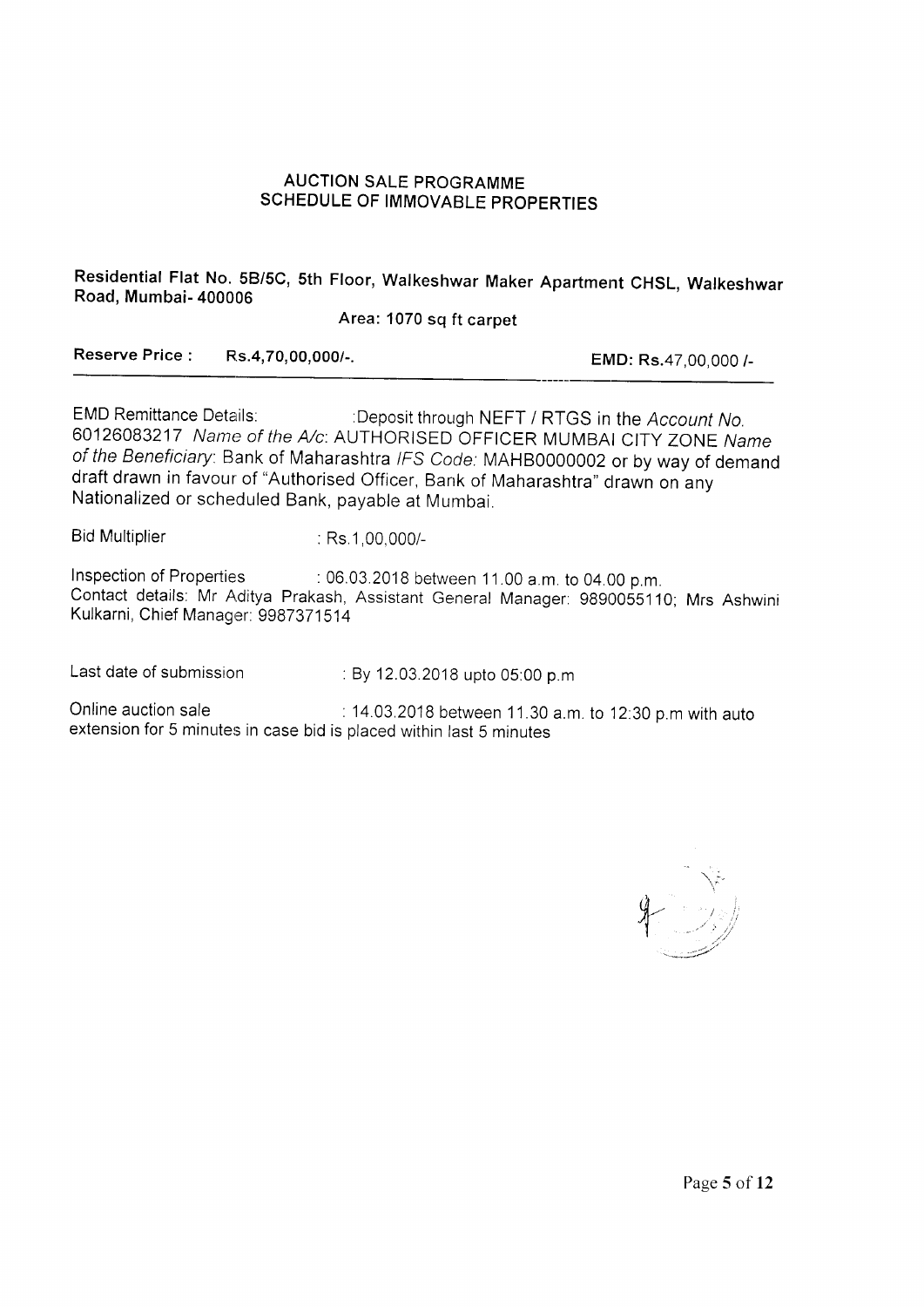

# BANK OF MAHARASHTRA

(A Govt. of India Undertaking)<br>Head Office: 'Lokmangal', 1501, Shivajinagar, Pune 411005 Head Office: Lokmangal, 150,, Shivajinagal, Lokachira, 2001<br>Zonal Office: Mumbai City Zonal Office, Janmangal 45/47,<br>Mumbai Samachar Marg, Fort, Mumbai-23<br>Telephone:022-22675899

Branch Office:Asset Recovery Branch, 6<sup>th</sup> Floor, Janmangal 45/47, Mumbai Samachar Marg Mumbai23 nch Office:Asset Recovery Branch, 6<sup>th </sup>Floor, Janmangal 45/47, Mumbai Samachar Marg Mumbai2:<br>Telephone:022 22630885 Email cmmarc\_mcr@mahabank.co.in; <u>brmgr14</u>50@mahabank.co.in

E-AUCTION BID FORM<br>(Read carefully the terms and conditions of sale before filling -up and submitting the bid)

| Sr.<br>No. | Name of<br>Bidder(s) (in<br>Capital) | Father's /<br>Husband's Name | <b>Postal Address of</b><br>Bidder(s) (If Bidder is a<br>company, address of<br>its Regd.Office) | Phone / Cell<br>Number and<br>email ID |  |
|------------|--------------------------------------|------------------------------|--------------------------------------------------------------------------------------------------|----------------------------------------|--|
|            |                                      | N                            |                                                                                                  | 15                                     |  |
|            |                                      |                              |                                                                                                  |                                        |  |

- Bank Account details to which EMD amount to be returned i) Bank A/c. No. : ii) IFSC Code No. : 6
	- iii) Branch Name :
- $6.$ Date of submission of bid :
- $\overline{7}$ . PAN Number:
- 8. Property/Assets ltem No. in respect : of which the bid is submitted
- 9. Whether EMD remitted : Yes / No
- EMD remittance details\* Date of remittance Name of Bank **Branch** Account No. IFSC Code No UTR No 10
- 11. Bid Amount quoted

I declare that I have read and understood all the terms and conditions of auction sale and shall abide by them.

Signature of the Bidder) \*mandatory: Bidders are advised to preserve the EMD remittance challan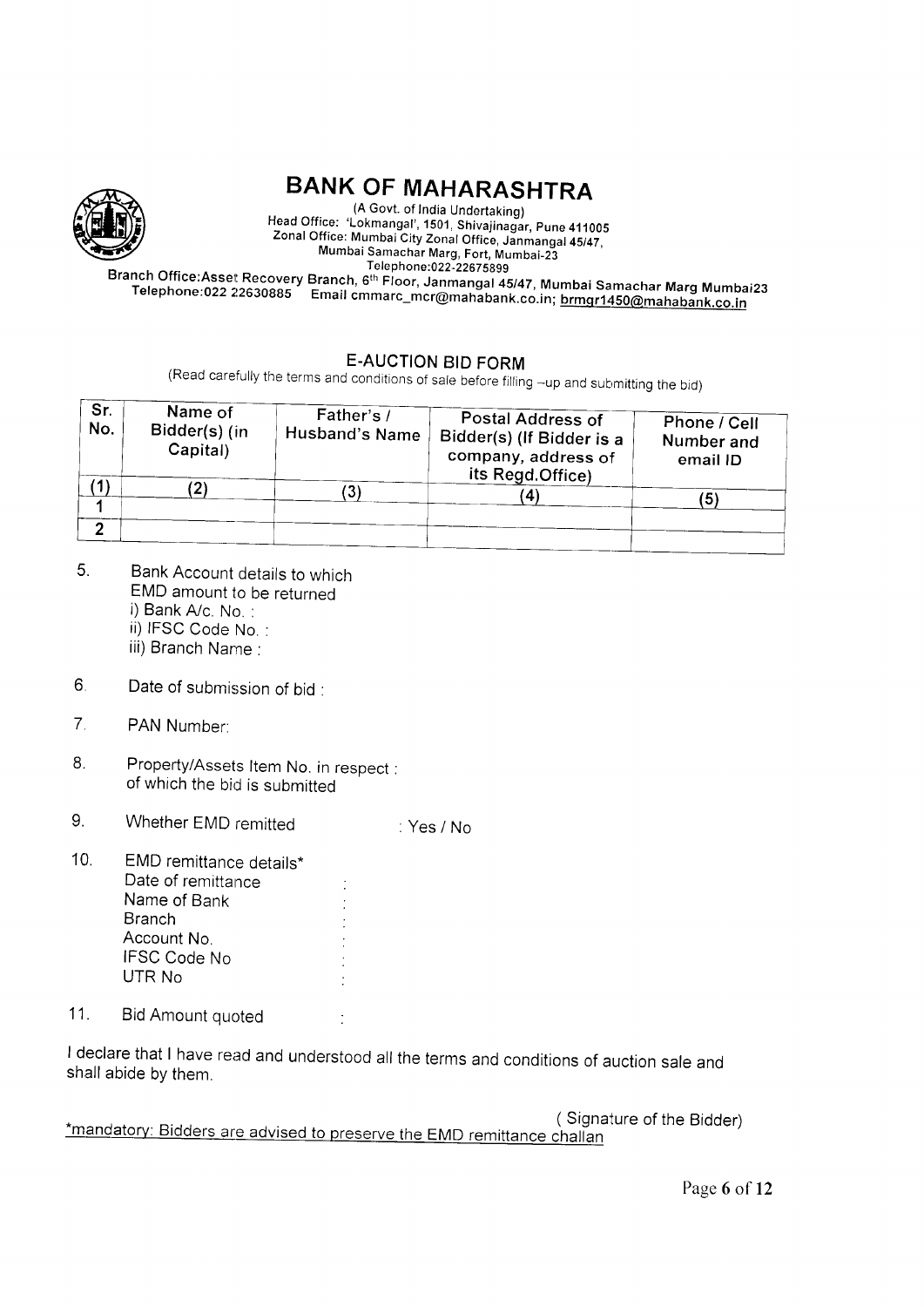### DECLARATION

Date: The Authorised Officer, Bank of Maharashtra

(Branch address with Pin code)

- 1. I/We, the Bidder/s aforesaid do hereby state that, I/We have read the entire terms and conditions of the sale and understood them fully. I/We, hereby unconditionally agree to conform with and to be bound by the said terms
- $2.$ I/We declare that the EMD and other deposit towards purchase-price were made by me/us as against my/our bid and that the particulars remittance given by me/us in the bid form is true and correct.
- I/We further declare that the information revealed by me/us in the bid document is true<br>and correct to the best of my/our belief. I/We understand and agree that if any of the<br>statement/ information revealed by me/us is fou  $3<sub>1</sub>$
- $\overline{4}$ . I/We also agree that after my/our offer given in my/our bid for purchase of the assets is accepted by the Bank and I/We fail to accept or act upon the terms and conditions of the sale or am/are not able to complete the tra letter, the EMD and any other monies paid by me/us along with the bid and thereafter, are liable to be forfeited.
- The decision taken by the Authorised Officer of the Bank in all respects shall be binding  $5<sub>1</sub>$ on me/us.
- 6. I also undertake to abide by the additional conditions if announced during the auction including the announcement of correcting and/or additions or deletions of terms being offered for sale.

Signature

| Address: |  |  |  |
|----------|--|--|--|
|          |  |  |  |

Name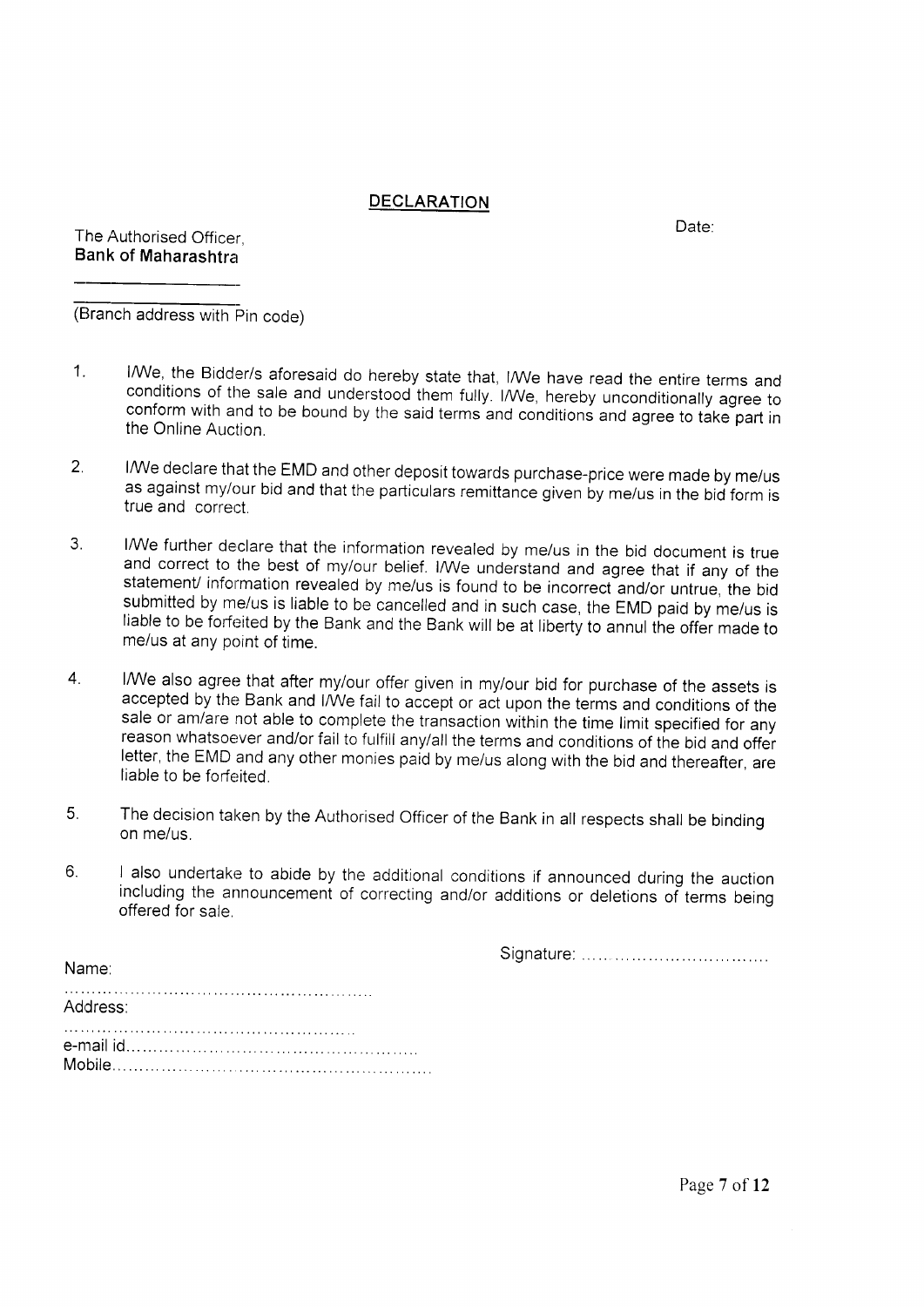

# **BANK OF MAHARASHTRA**

(A Govt. of India Undertaking) Head Office: 'Lokmangal', 1501, Shivajinagar, Pune 411005 Zonal Office: Mumbai City Zonal Office, Janmangal 45/47, Mumbai Samachar Marg, Fort, Mumbai-23 Telephone: 022-22675899

Branch Office:Asset Recovery Branch, 6<sup>th</sup> Floor, Janmangal 45/47, Mumbai Samachar Marg Mumbai23 Telephone:022 22630885 Email cmmarc\_mcr@mahabank.co.in; brmgr1450@mahabank.co.in

# **General Terms and Conditions of Online Auction Sale**

# 1. Nature and Object of Online Sale:

- a. The online e-auction sale is with the object of Free and Fair Sale, Transparency and for achieving best-possible recovery of public money.
- b. The sale is governed by the Provisions of the Securitisation and Reconstruction of Financial Assets and Enforcement of Security Interest Act, 2002 and Security Interest (Enforcement) Rules, 2002 and the following specific terms and conditions.

## 2. Caution to bidders:

- a. Property is sold on as is and where is /on what it is/ no complaint basis.
- b. Bidders are advised / cautioned to verify the concerned SRO as well as the Revenue Records/ other Statutory authorities such as Sales Tax/Excise/Income Tax etc. and shall satisfy themselves regarding the nature, description, condition, encumbrance, lien, charge, statutory dues, etc over the property before submitting their bids.
- c. Bidders are advised to go through all the terms and conditions of sale given in the tender document and also in the corresponding public sale notice in the dailies before submitting the bid and participating in the online bidding/auction.
- d. Statutory dues/liabilities etc., due to the Government/Local Body, if any, shown in the sale notice/tender document shall be borne by the purchaser(s).

# 3. Inspection of Property/Immovable Assets:

- a. Property/Assets can be inspected on the date(s) given in the public sale notice / tender document.
- b. Bidders shall inspect the property/Assets and satisfy themselves regarding the physical nature, condition, extent, etc of the property/Assets.
- c. Bidders are bound by the principle of caveat emptor (Buyer Beware).
- d. Complaints, if any, in the matter of inspection shall immediately be prought to the notice of the Authorised Officer.

# 4. Inspection of Title Deeds:

a. Bidders may inspect and verify the title deeds and other documents relating to the property available with the Bank

# 5. Submission of bid forms:

- a. Bids in the prescribed format given in the tender document shall be submitted "offline" in the proforma provided in portal https://www.bankeauctions.com Bids submitted otherwise shall not be eligible for consideration and rejected.
- b. Bids shall be submitted online before the last date and time given in the sale notice/tender document
- c. Bids form shall be duly filled in with all the relevant details.
- d. Bidders staying abroad/NRIs/PIOs/Bidders holding dual citizenship must submit photo page of his/her valid Indian Passport.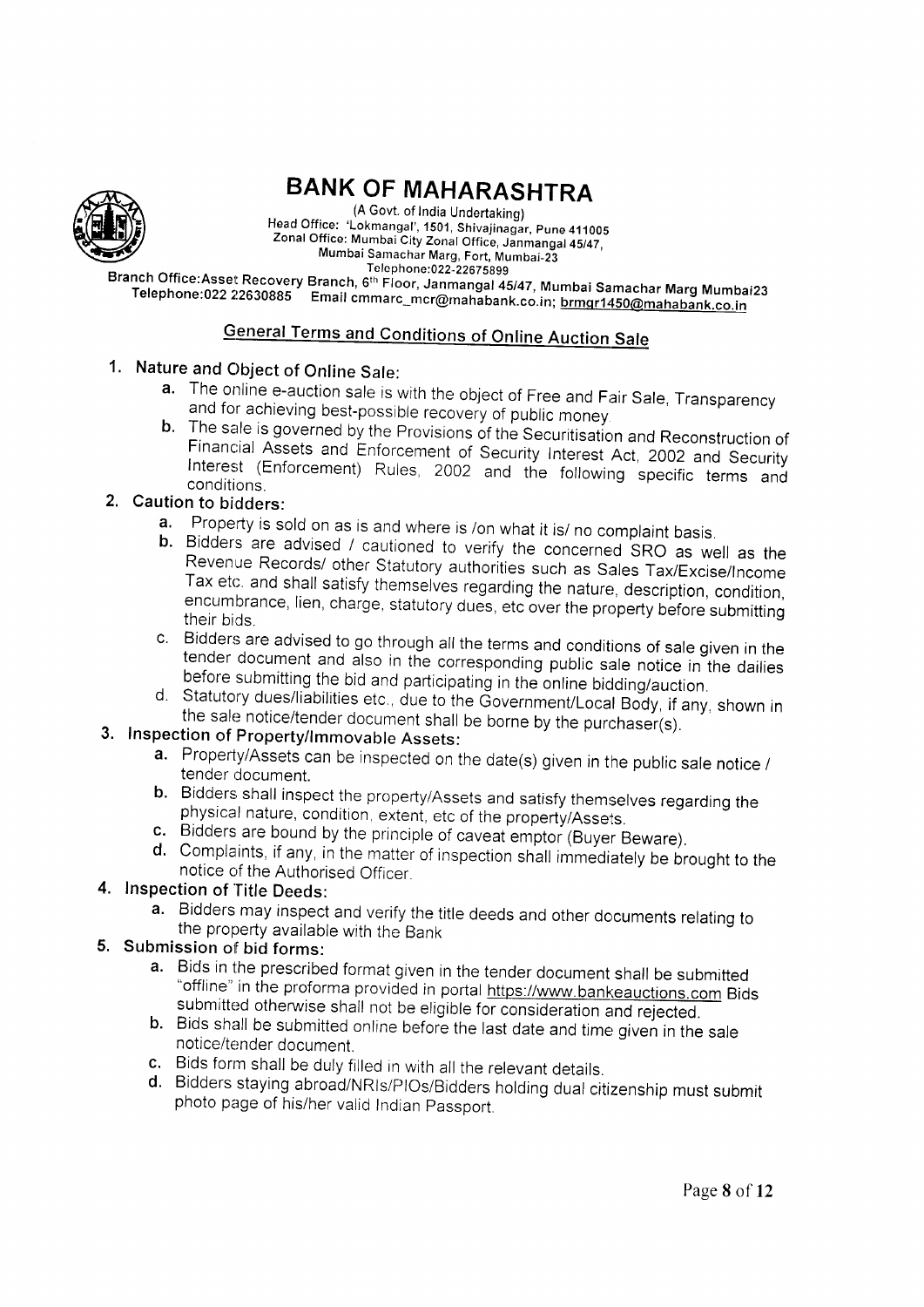- e. Incomplete/unsigned bids without EMD remittance details will be summarily rejected. NRI Bidders must necessarily enclose a copy of Photo page of his/her<br>Passport and route their bid duly endorsed by Indian Mission.
- f. Only copy of PAN Card, Passport, Voter's ID, Valid Driving License or Photo Identity Card issued by Govt. and PSU will be accepted as the identity document and should be submitted along with the bid form.
- g. Original ldentity Document copy of which is submitted along with the bid form must be produced on demand.

# 6. Earnest Money Deposit (EMD):

- a. The bid shall be accompanied by the EMD as specified in the public sale notice/tender document.
- b. EMD and other deposits shall be remitted through EFT/NEFT/RTGS Transfer to the bank account as specified in the sale notice/Tender document.
- c. Bidders not to disclose remittance details of EMD, UTR Code, etc. to any one and to safeguard its secrecy.
- d. Bidders shall preserve the remittance challan and shall produce the same as and when demanded
- e. Bid form without EMD shall be summarily rejected.
- f. All details regarding remittance of EMD shall be entered in the bid form.
- g. EMD, either in part or in full, is liable for forfeiture in case of default.

### 7. Bid Multiplier:

a. The bidders shall increase their bids in multiplies of the amount specified in the public sale notice.

### 8. Duration of Auction sale:

- a. Online auction sale will start automatically on and at the time given in the public sale notice/Tender Document.
- b. Auction/Bidding time will initially be for a period of one hour and if bidding continues, the bidding process will get automatically extended five minutes duration of each and kept open till the auction-sale concludes.
- c. If any market-leading bid (bid higher than the highest at the point in time) is received within the last five minutes of closing time, the bidding time will be extended automatically by five minutes and if no bid higher than last quoted highest bid is received within the said extended five minutes, the auction sale will automatically get closed at the expiry of the extended five minute. There will thus be an extension of bidding-time, each of five minutes duration, till auction is concluded.
- d. Bidders are advised to enter their bid accordingly keeping in mind the five minutes duration
- e. No complaint on time-factor or paucity of time for bidding will be entertained.

### 9. Online Bidding:

- a. Auction/ bidding will be only online bidding through the portal provided by the service provider.
- b. In case of sole bidder, the sale may be accepted or deferred and property be brought for resale or otherwise sale will be deferred or cancelled.
- c. Bidders are cautioned to be careful while entering their bid amount and to check for alteration, if any, before confirming the same.
- d. No request/complaint of wrong bidding will be entertained for canceling the sale and in such case, the EMD in full will be forfeited.
- e. Bidders may, subject to conditions of online service provider, may avail preauction training and/or for demo/mock auction-sale.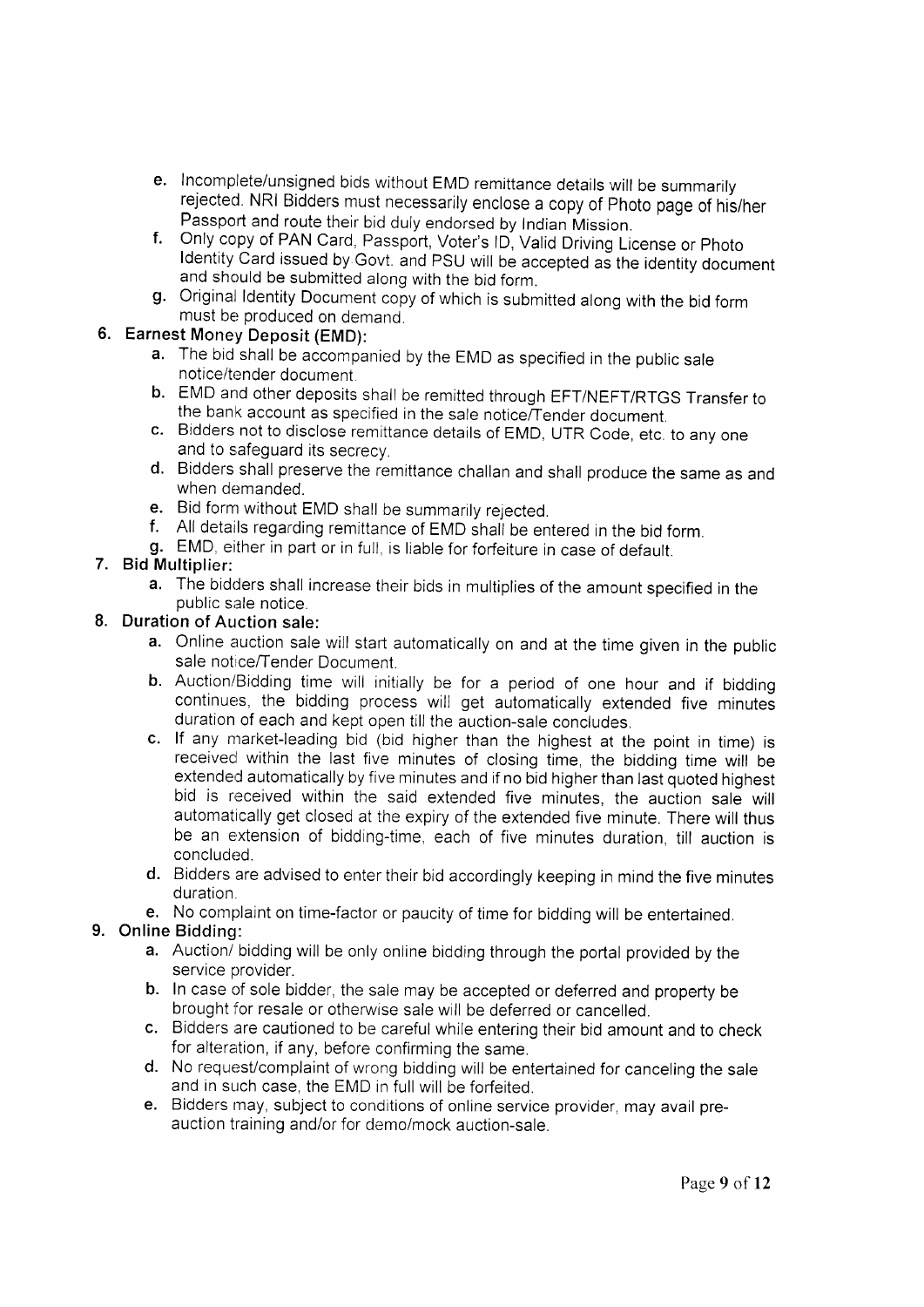- 10. Declaration of successful bidder:<br>a. Highest bidder will be declared the successful bidder and sale will be confirmed<br>in his favour. Intimation to this effect will be given through e-mail by service<br>provider/Bank.
- **b.** All intimations to bidders/auction purchaser will be primarily through e-mail by the service provider/Bank. Date of sending e-mail will be considered as date of intimation. If no intimation reaches, bidders are expect

- a. The bidder declared successful, shall pay, immediately on the same day after such declaration, a deposit of 25% (less EMD already paid) on the amount of his
- purchase money.<br>b. In case of the auction-sale proceeding and concluding beyond the banking transaction hours, the deposit of 25% of purchase price (less EMD already paid)<br>shall be remitted before 5.00 p.m. of the next working day.<br>c. The balance amount of purchase money shall be paid on or before the fifteenth<br>d
- reason to be recorded, by the Authorised Officer.<br>12. Default of Pavment:

- a. Default of payment of 25% of bid amount (less EMD) on the same day or the next working day as stated in para 11(b) above and 75% of balance bid amount within the stipulated time shall render automatic cancellation of sa
- b. The EMD and any other monies paid by the successful bidder shall be forfeited by the Authorised Officer of the Bank.

# 13. Sale Certificate / Payment of Stamp Duty:

- a. On payment of the entire purchase price / bid amount, Sale Certificate will be issued by the Authorised Officer of the Bank only in the name/names of the bidders whose name/names are mentioned in the bid form.
- b. No request for inclusion/substitution of names, other than those mentioned in the bid, in the sale certificate will be entertained.
- c. Sale Confirmation/Sale Certificate shall be collected in person or through an authorized person.
- d. The Stamp Duty, Registration Charges, etc. as per relevant laws for the sale<br>certificate shall be borne by the successful bidder.<br>e. The Sale Certificate will not be issued pending operation of any stay/ injunction/
- restraint order passed by the DRT/DRAT/High Court or any other court against the issue of Sale Certificate.
- f. The deposit made by the successful-bidder, pending execution of Sale<br>Certificate, will be kept in non-interest bearing deposit account.
- g. No request for return of deposit either in part or full/cancellation of sale will be<br>entertained.

### 14. Return of EMD:

- a. EMD of unsuccessful bidders will be returned through EFT/NEFT/RTGS transfer to the bank account details provided by them in the bid form and intimated via their email id.
- b. Unsuccessful bidders shall ensure return of their EMD and if not, immediately to contact the Authorised Officer of the Bank.

## 15. Stay/Cancellation of Sale: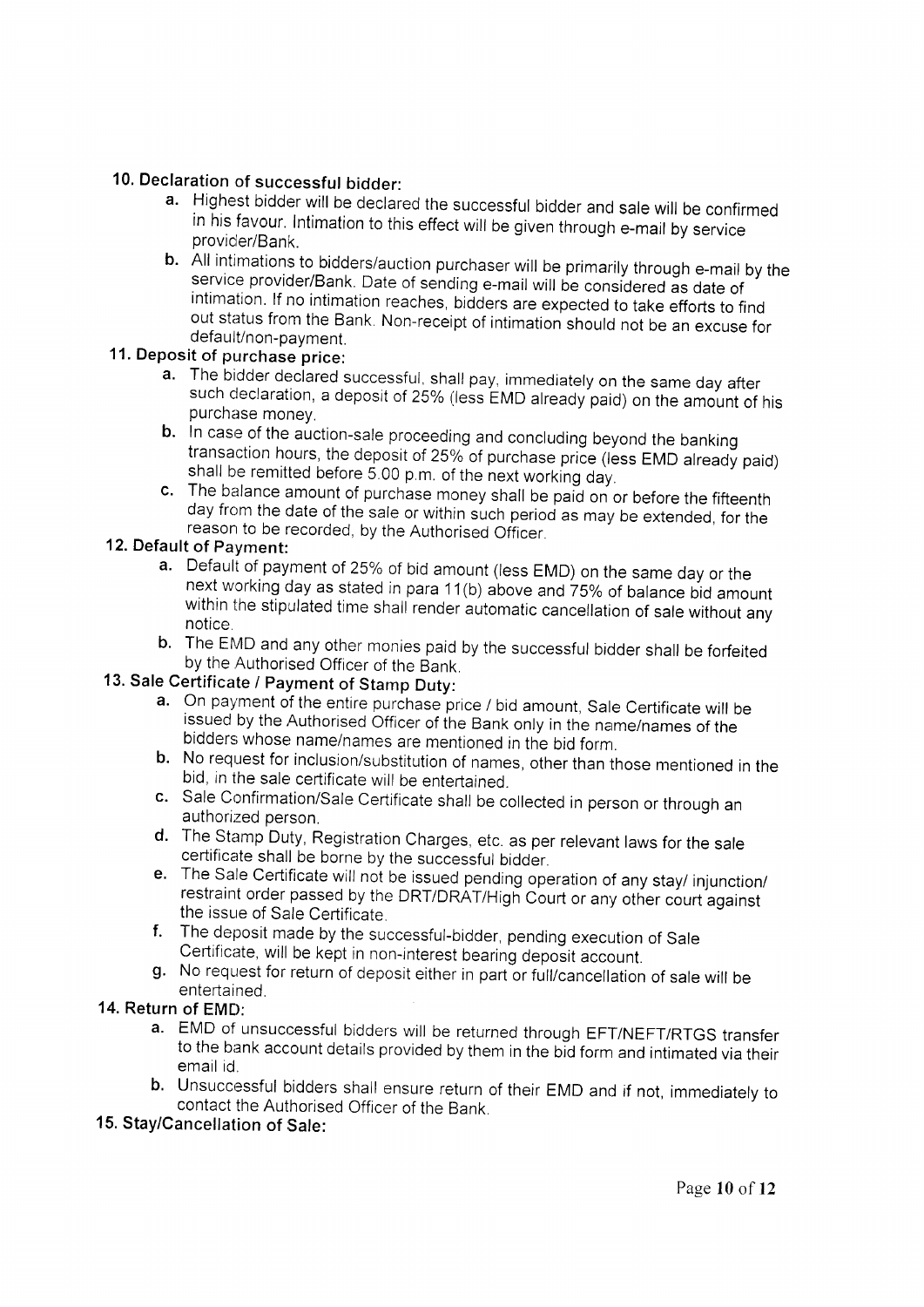- a. In case of stay of further proceedings by DRT/DRAT/High Court or any other Court, the auction may either be deferred or cancelled and persons participating in the sale shall have no right to claim damages, compensation or cost for such postponement or cancellation
- b. Default in payment of 25% of the purchase price or the balance purchase price within the stipulated/extended time will result in forfeiture and cancellation of sale and Bank will be entitled to re-auction the same.

### 16. Delivery of Title Deeds:

a. The title deeds and other documents related to the property and deposited with the Bank for creation of Equitable Mortgage shall be delivered to the Successful bidder/Auction Purchaser, on execution of the Sale Certificate

### 17. Delivery of possession:

a. All expenses and incidental charges there to shall be borne by the auction purchaser.

# 18. Other Conditions:

- a. The Authorised Officer will be at liberty to amend/ modify/ delete any of the conditions as may be deemed necessary in the light of facts and circumstances of each case.
- b. The Authorised Officer reserves the right to accept or reject all or any bid or bids without assigning any reason and to postpone or cancel the sale without assigning any reason.
- c. Bidders shall be deemed to have read and understood all the conditions of sale and are bound by the same.
- d. No counter-offer/conditional offer/conditions by the bidder and/or successfulbidder will be entertained.

## Technical Terms and Conditions of Online Auction Sale

- 1. Prospective bidder has to register with the "online" service provider.
- Only upon verification of the bid form and confirmation of remittance of EMD, the User lD 2. issued by the online service provider will be activated permitting the bidder to enter into the website of the service provider for bidding.
- 3. Bidders should not disclose their User ID as well as password and other material information relating to the bidding to any one and to safeguard its secrecy.
- 4. Bidders are advised to change the password immediately on receipt from the service provider.
- 5. Time Extension: If any market leading bid (bid higher than the highest at the point in time) is received within the last five minutes of closing time, the time of auction sale will get automatically extended by another five minutes and subsequently, if no further bid higher than the last quoted highest bid is received within the said extended five minutes, the auction sale will be automatically closed at the expiry of the extended five minutes.
- 6. Training: The online service provider will provide training "online" if required by the bidders at a mutually convenient date and time before the auction.
- 7. Bids: All bids placed are legally valid bids and are to be considered as bids from the bidder himself. Once the bid is placed, the bidder cannot reduce or withdraw the bid for whatever reason. If done so, the EMD amount shall be forfeited.
- 8. The highest and the latest bid on the auction shall supersede all the previous bids of the respective bidders. The bidder with the highest offer/ bid does not get any right to demand acceptance of his bid in case any stay order is received by the Bank.
- 9. The bidder shall be solely responsible for all consequences arising out of the bid submitted by him (including any wrongful bidding) and no complaint/ representation will be